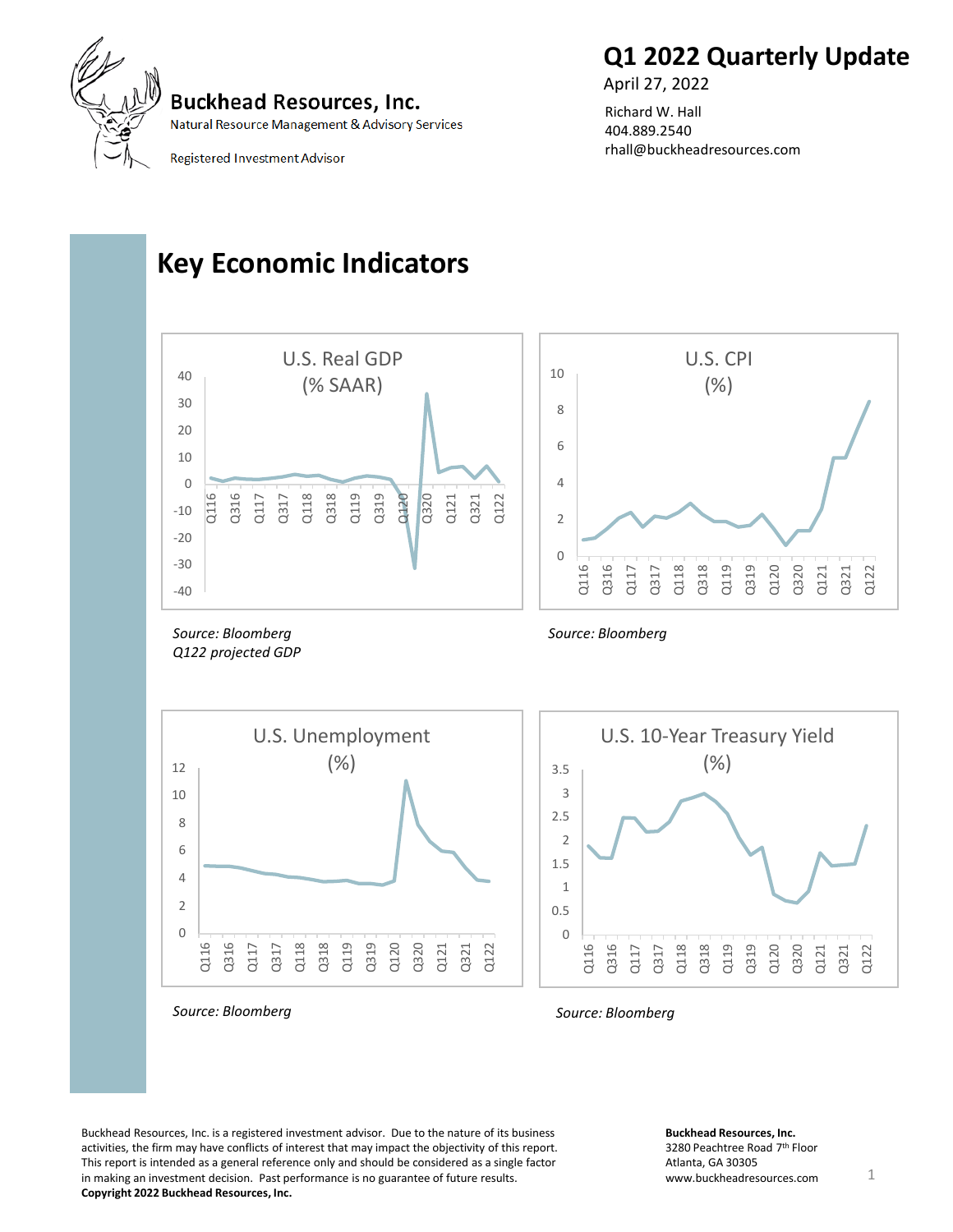



Natural Resource Management & Advisory Services

**Registered Investment Advisor** 

#### Richard W. Hall 404.889.2540 rhall@buckheadresources.com

April 27, 2022

### **Market Indices**



Q116 Q316  $\frac{11}{2}$ Q317  $\overline{c}$ Q318  $\overline{a}$ Q319 Q120 Q320 Q121 Q321 Q122

**Copyright 2022 Buckhead Resources, Inc.**

Buckhead Resources, Inc. is a registered investment advisor. Due to the nature of its business activities, the firm may have conflicts of interest that may impact the objectivity of this report. This report is intended as a general reference only and should be considered as a single factor in making an investment decision. Past performance is no guarantee for future results.

Growth Walue

*Source: Bloomberg Source: Bloomberg*

**Buckhead Resources, Inc.** 3280 Peachtree Road 7th Floor Atlanta, GA 30305 www.buckheadresources.com 2

Nikkei 225 ······· EuroStoxx 50

...... Ibovespa **Communist Contact S&P500**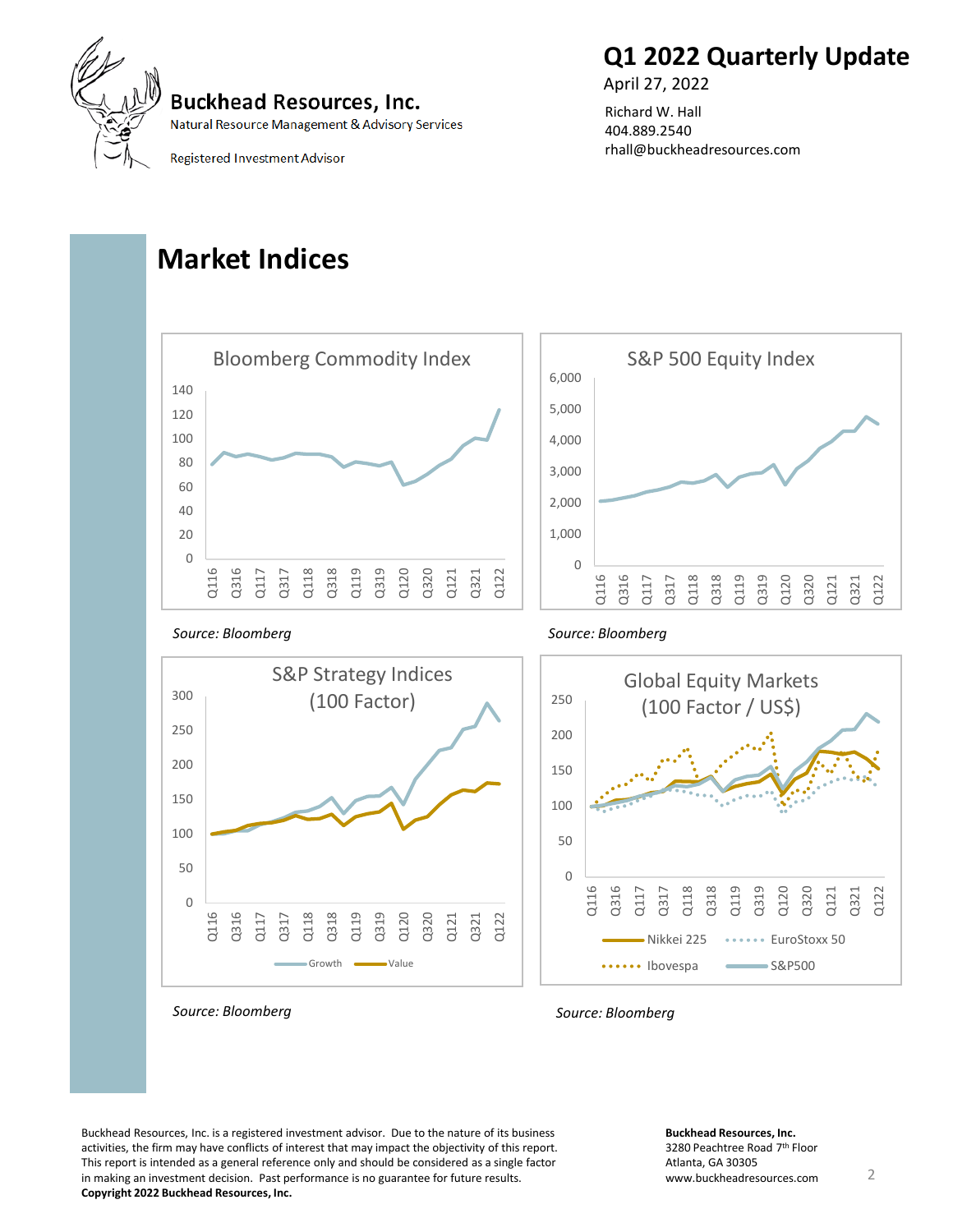

### **Q1 2022 Quarterly Update**

**Buckhead Resources, Inc.** Natural Resource Management & Advisory Services

**Registered Investment Advisor** 



April 27, 2022

# **Market Indices** *Source: Bloomberg Forestry – S&P Global Timber & Forestry Index* 0 50 100 150 200 250 300 350 Q116 Q216 Q316 Q416 Q117 Q217 Q317 Q417 Q118 Q218 Q318 Q418 Q119 Q219 Q319 Q419 Q120 Q220 Q320 Q420 Q121 Q221 Q321 Q421 Q122 **S&P Sector Indices (100 factor)**  -Forestry - Oil & Gas - Metals & Mining - Renewables - Water

*Oil & Gas – S&P Oil & Gas E&P Select Industry Index Metals & Mining – S&P Metals & Mining Select Industry Index Renewables – S&P Global Clean Energy Index*

*Water – S&P Global Water Index* 

Buckhead Resources, Inc. is a registered investment advisor. Due to the nature of its business activities, the firm may have conflicts of interest that may impact the objectivity of this report. This report is intended as a general reference only and should be considered as a single factor in making an investment decision. Past performance is no guarantee for future results. **Copyright 2022 Buckhead Resources, Inc.**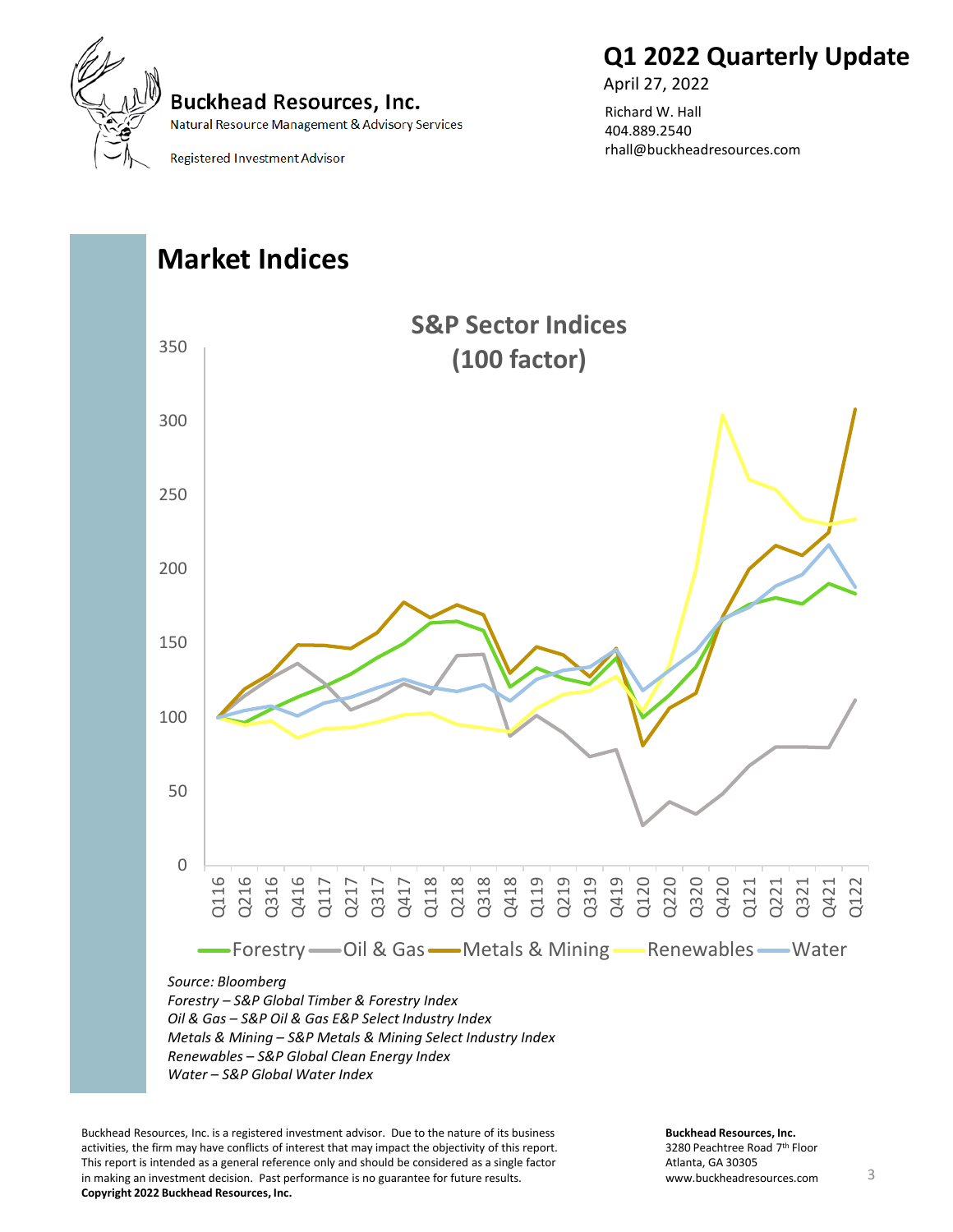

# **Q1 2022 Quarterly Update**

April 27, 2022

Richard W. Hall 404.889.2540 rhall@buckheadresources.com

**Registered Investment Advisor** 

### **Forestry**



0 100 200 300 400 500 600 Q116 Q316 Q11 Q317 Q118 Q318 Q119 Q319 Q120 Q320 Q121  $232$ Q122 US PPI - Lumber and Pulp, Paper & Paperboard (Index) Softwood Lumber ••••••• Pulp, Paper, Paperboard



*Source: Bloomberg*





*Source: Bloomberg Source: Bloomberg*

Buckhead Resources, Inc. is a registered investment advisor. Due to the nature of its business activities, the firm may have conflicts of interest that may impact the objectivity of this report. This report is intended as a general reference only and should be considered as a single factor in making an investment decision. Past performance is no guarantee of future results. **Copyright 2022 Buckhead Resources, Inc.**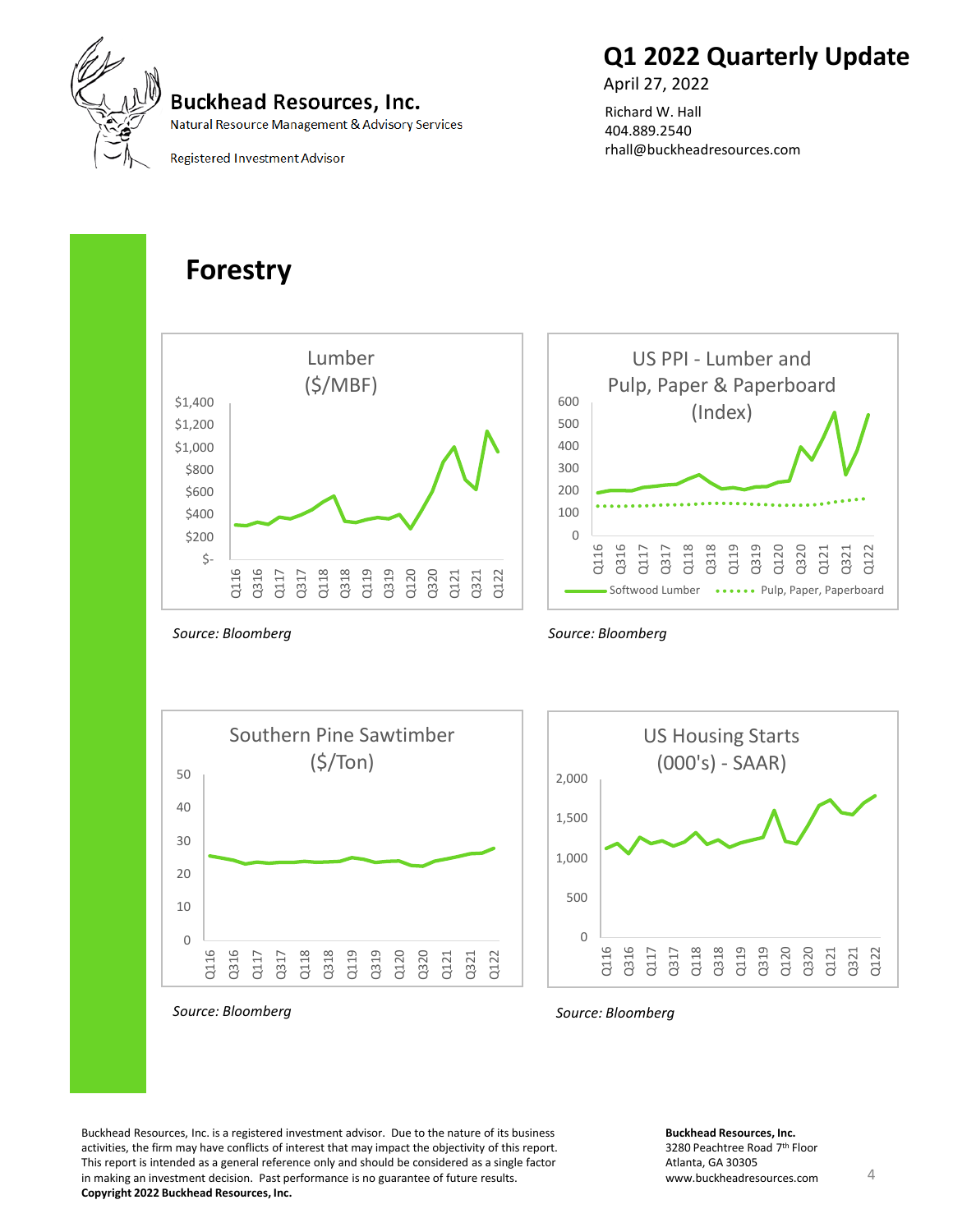

April 27, 2022 Richard W. Hall 404.889.2540

rhall@buckheadresources.com



**Buckhead Resources, Inc.** 

Natural Resource Management & Advisory Services

**Registered Investment Advisor** 

### **Oil & Gas**



\$0

Q116 Q316 Q117 Q317 Q118 Q318 Q119 Q319 Q120 Q320 Q121 Q321 Q122

\$1

\$2



Buckhead Resources, Inc. is a registered investment advisor. Due to the nature of its business activities, the firm may have conflicts of interest that may impact the objectivity of this report. This report is intended as a general reference only and should be considered as a single factor in making an investment decision. Past performance is no guarantee of future results.

**Copyright 2022 Buckhead Resources, Inc.**

3280 Peachtree Road 7th Floor Atlanta, GA 30305 www.buckheadresources.com 5

**Buckhead Resources, Inc.**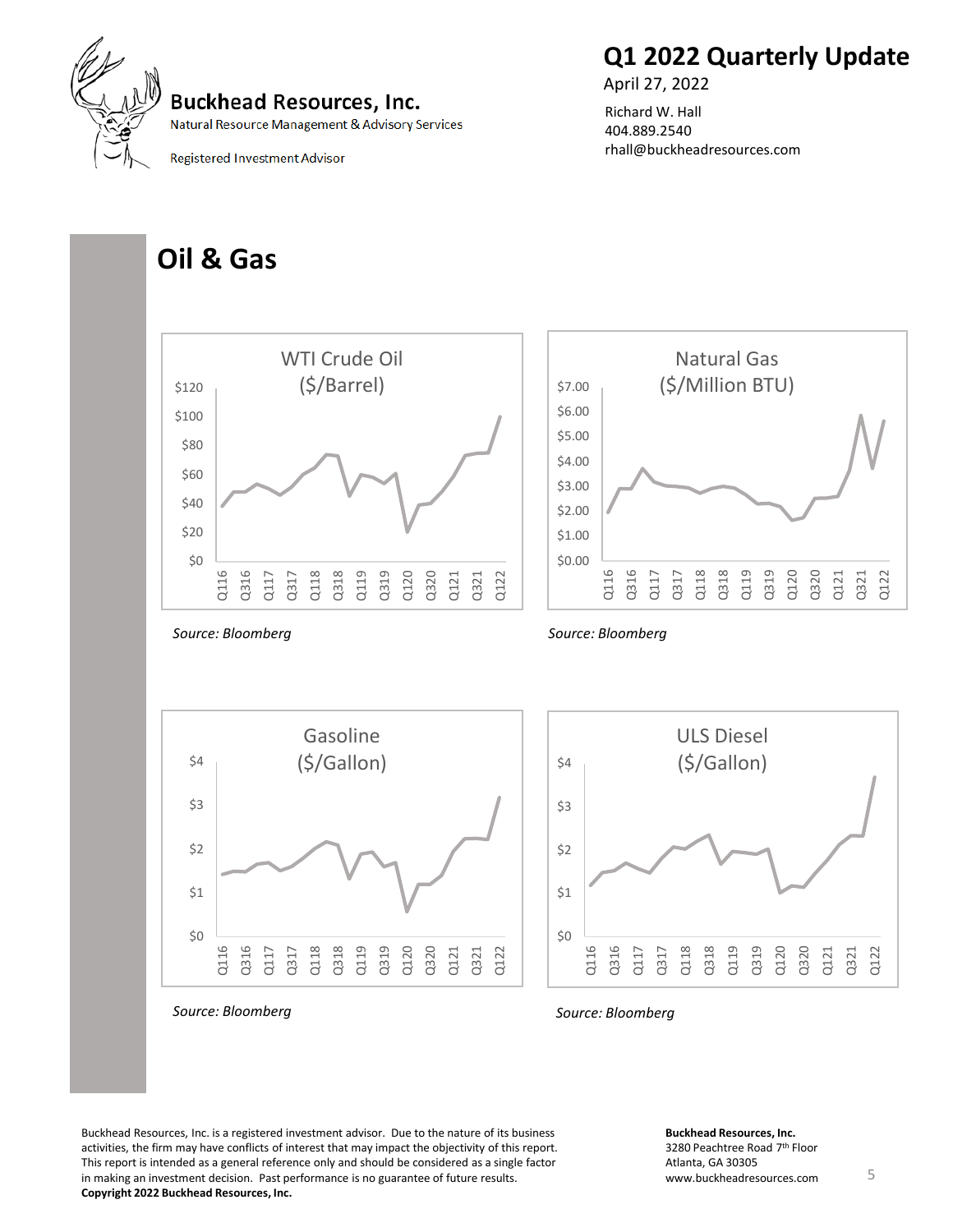



Natural Resource Management & Advisory Services

Registered Investment Advisor

#### April 27, 2022 Richard W. Hall 404.889.2540 rhall@buckheadresources.com

### **Metals & Mining**



*Source: Bloomberg*

*Source: Bloomberg*





*Source: Bloomberg Source: Bloomberg*

Buckhead Resources, Inc. is a registered investment advisor. Due to the nature of its business activities, the firm may have conflicts of interest that may impact the objectivity of this report. This report is intended as a general reference only and should be considered as a single factor in making an investment decision. Past performance is no guarantee of future results. **Copyright 2022 Buckhead Resources, Inc.**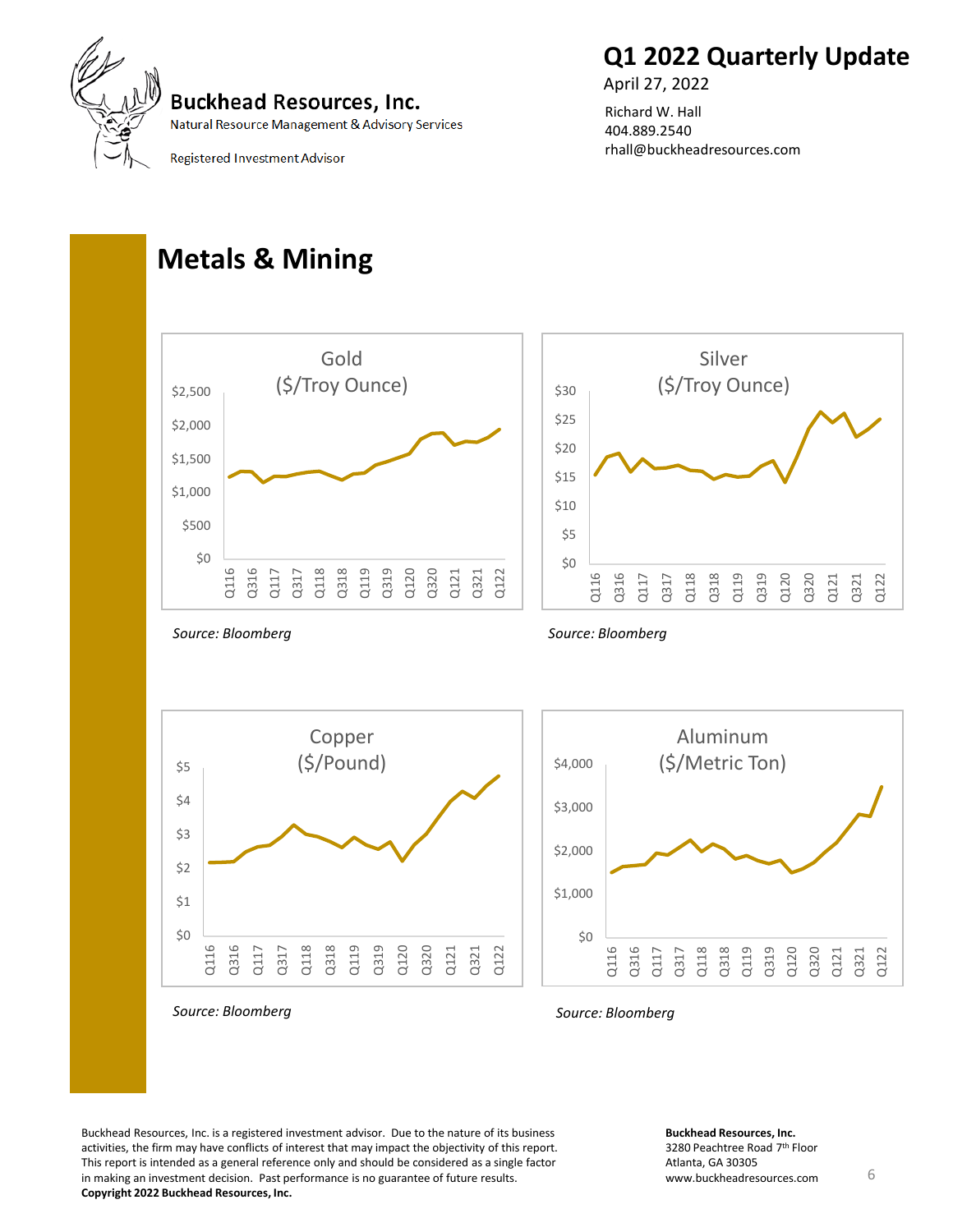

Natural Resource Management & Advisory Services

**Registered Investment Advisor** 

# **Q1 2022 Quarterly Update**

April 27, 2022

Richard W. Hall 404.889.2540 rhall@buckheadresources.com

# **Renewables**



*Source: Bloomberg*



ECX Carbon Emission

#### *Source: Bloomberg EU price converted to US\$*





*Source: Bloomberg Source: Bloomberg*

Buckhead Resources, Inc. is a registered investment advisor. Due to the nature of its business activities, the firm may have conflicts of interest that may impact the objectivity of this report. This report is intended as a general reference only and should be considered as a single factor in making an investment decision. Past performance is no guarantee of future results. **Copyright 2022 Buckhead Resources, Inc.**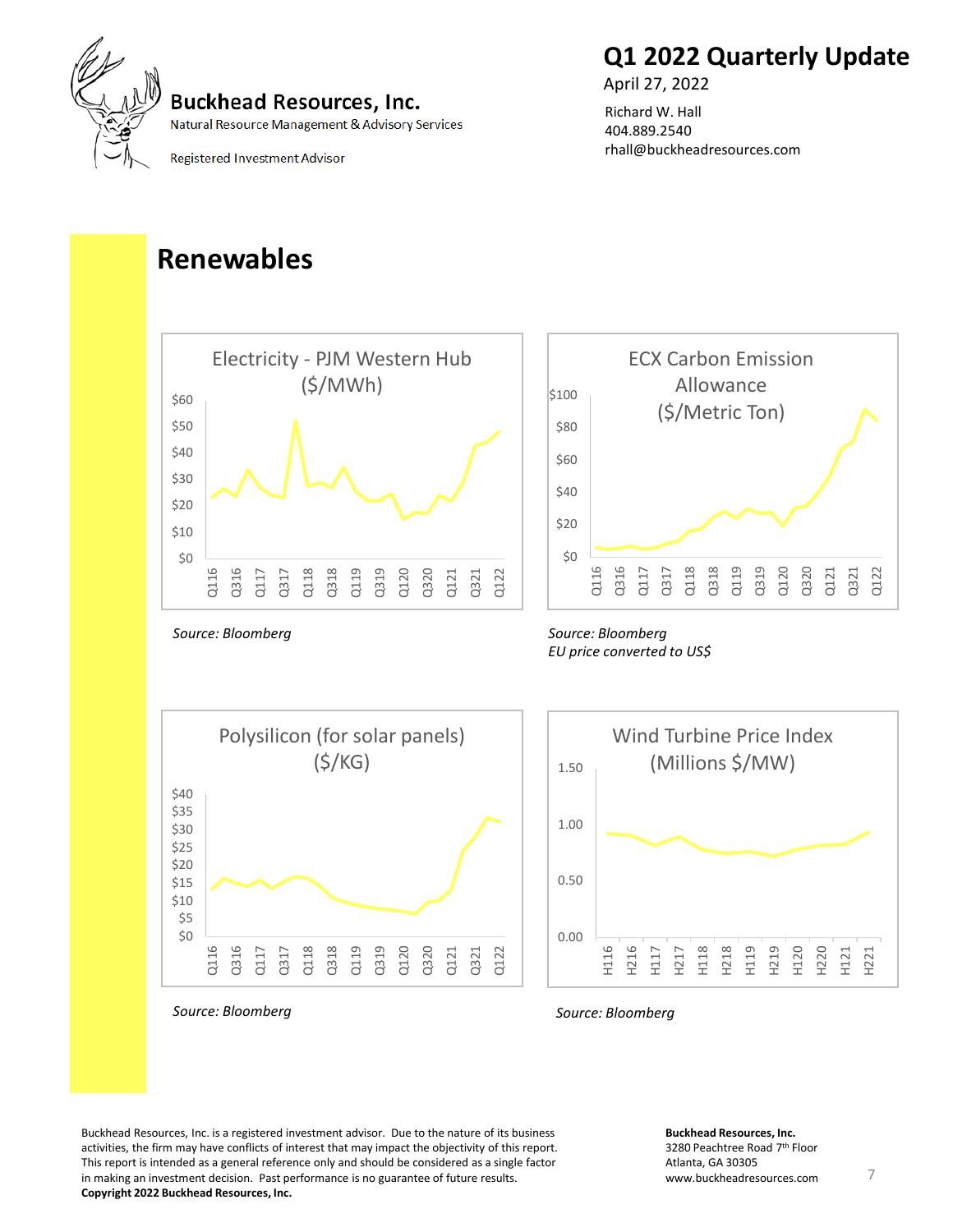

April 27, 2022 Richard W. Hall 404.889.2540

rhall@buckheadresources.com



#### **Buckhead Resources, Inc.**

Natural Resource Management & Advisory Services

**Registered Investment Advisor** 

### **Water**







Buckhead Resources, Inc. is a registered investment advisor. Due to the nature of its business activities, the firm may have conflicts of interest that may impact the objectivity of this report. This report is intended as a general reference only and should be considered as a single factor in making an investment decision. Past performance is no guarantee of future results. **Copyright 2022 Buckhead Resources, Inc.**